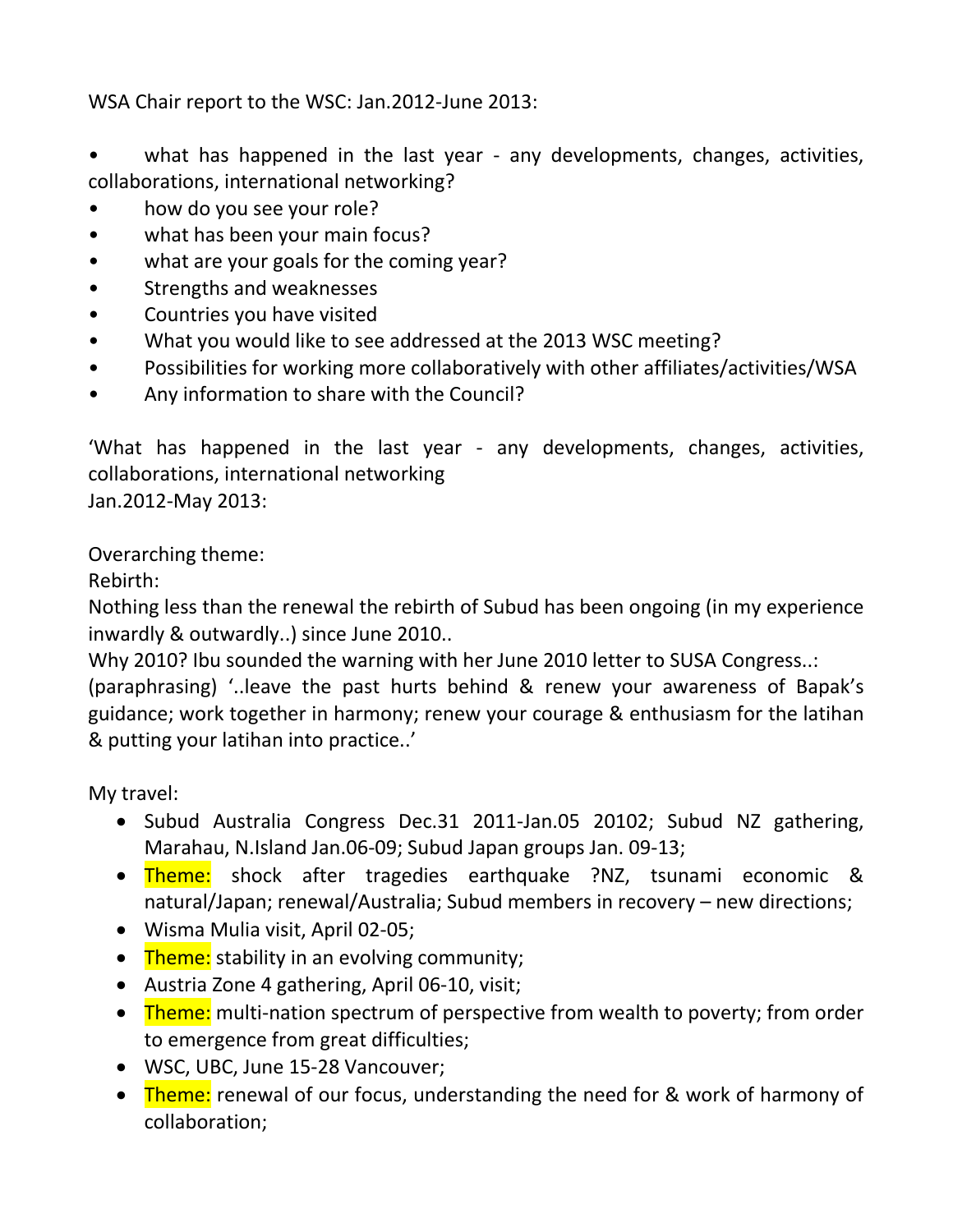- Americas Gathering, June 23-July 04 Vancouver;
- Theme: a mini-Congress; renewal of excitement & confidence in Subud;
- SUSA Congress, Seattle, July 4-8 2012;
- Theme: Subud USA building on its strength continuity; new perspectives;
- Visit to Malaysia- Oct.11-12 Indonesia-Los Angeles; Oct.12-25; Meetings with Ibu; enterprises, visit to Subud Los Angeles;
- Theme: refocusing on core issues; avoiding dilution of our energies; building on our strengths..;
- Subud W.Canada Retreat Oct.26-29 2012;
- Theme: profound revaluation of our values..; building our strength as a family..;
- WSC-WCOT planning meetings, Puebla, Mexico; January 12-18 2013;
- Theme: hard work together collaborating towards a huge potential  $-$  Subud emerging renewed in Puebla World Congress 2014..;
- Amanacer/Subud Columbia meetings, Amanacer & Cali March 26-April 02 2013; Theme: renewal, restructuring after such hard times.; new hope..; new pragmatism..;
- SES USA International Gathering/Subud California Congress San Francisco May  $23 - 27$ <sup>th</sup>;
- Theme: renewed purpose in our projects & enterprise..;

Major issues/developments:

- Subud Centres the rejuvenation of established centres; the development of new houses & groups;
- Roles Ibu's advice on renewed working relationships/roles for WSA & MSF including WSA chair, chief executive etc.;
- Restructuring WSA Finances a period of sourcing sponsorship of all aspects of the international organization's work;
- Completion of Bapak Legacy restoration phase I the handover of the MSF managed phase I back to WSA;
- $\bullet$  SICA building momentum as a fully re-established expression of the expression of our culture in Subud;
- SESI reviewing the options for working relationship with WSA/WSC;
- International Centres in transition Amanacer, being rejuvenated after a chaotic phase; Rungan Sari entering a new development phase; Wisma Subud with redevelopment prospects ..;

How do you see your role?

• Ibu's reminder to have three (3) foci: to continue supporting the unity of the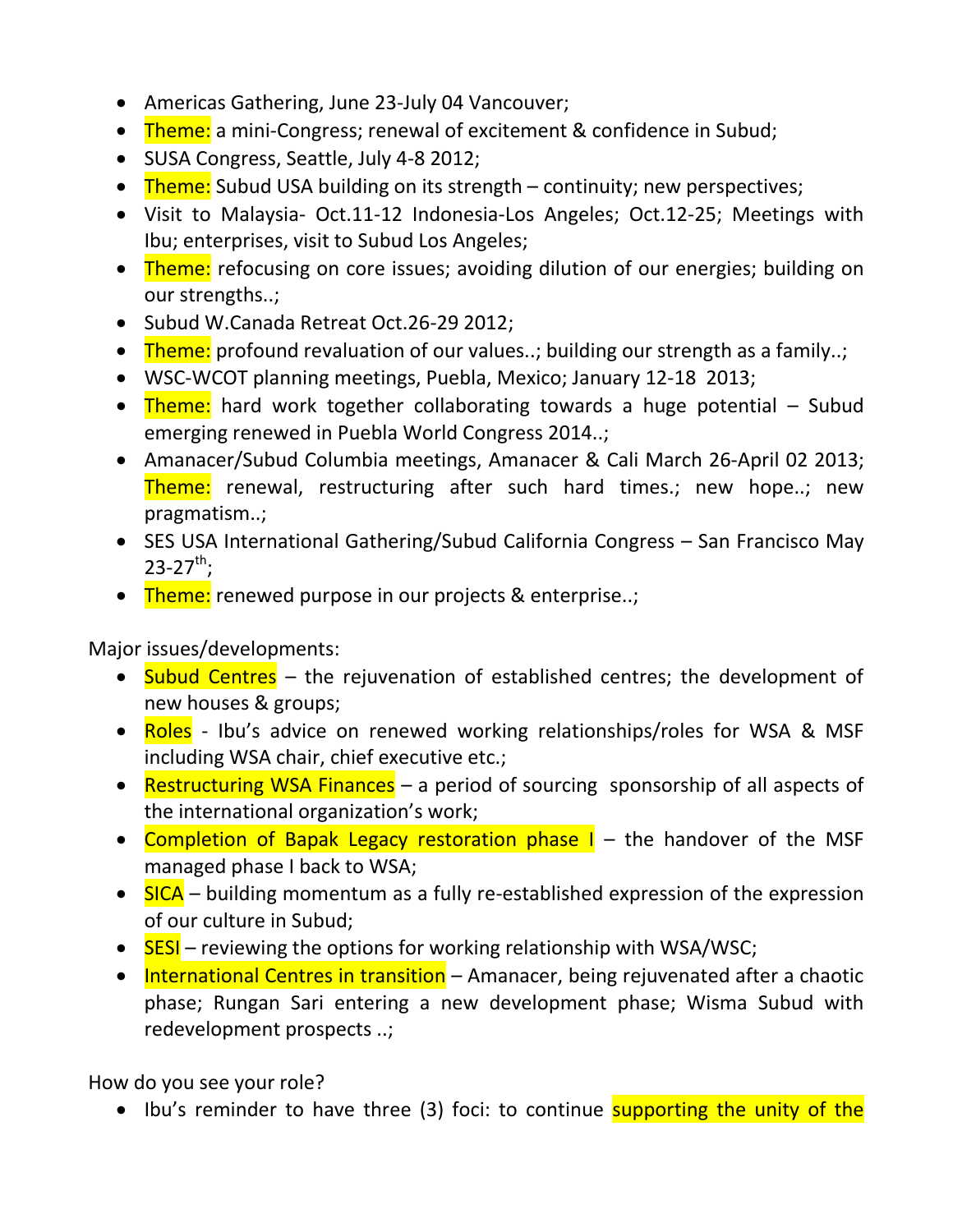World Subud Association; visiting groups all over the world; ensuring the name of Subud is kept in good standing in all countries..;

- Focused on opening the way, supporting the work of all parts of the international association: WSA exec.; IHs; ZRs; MSF; SDIA; SICA; SESI; SYAI; SIHA;
- Remaining connected to all activities of the members of the World Subud Council (WSA executive; Zone reps., IHs, wings

What has been your main focus

 remaining connected with all parts of the organization & association of members; being aware of the bigger picture – the evolution of Subud; an ongoing rebirth in how we organize ourselves in following the guidance of the latihan; keeping the Big 5-6 goals in view for Congress 2014;

What are your goals for the coming year

• Implementing Congress 2010 resolutions based on 5-pillars: Revitalizing Subud centers; revitalizing the spirit of enterprise worldwide; restructuring WSA; international finances communications; completing the restoration of Bapak & Ibu's Talks; Renewing our commitment to support member's access to the latihan;

Strengths and weaknesses

- Extraordinarily inspired members all over the world; extraordinary qualities of leadership & commitment to the way of Subud..;
- Micro-scale competence & achievements throughout the Subud world at II levels up to international standards in many areas..; But
- The extraordinary lack of awareness of a larger picture in member's lives the significance of Bapak's guidance alive now; the awareness of guidance available once we fully face Almighty God..; really experience their latihan in full measure..; the lack of courage – especially & crucially among helpers & with a lack of respect for the nobility of committee work..;

Countries you have visited 2012-13:

 Australia; NZ; Japan; UK; Austria; Canada; USA; Malaysia; Indonesia; Mexico; Colombia;

What you would like to see addressed at the 2013 WSC meeting

• we need to prepare numerous critical position papers before the WSC in Poio: WSA-MSF linkage; Subud Centres renewal/new website; WSA-SESI relationship; wings review of their mandates: MSF; SDIA; SESI; SYIA; SICA; SIDA..; also IHs &